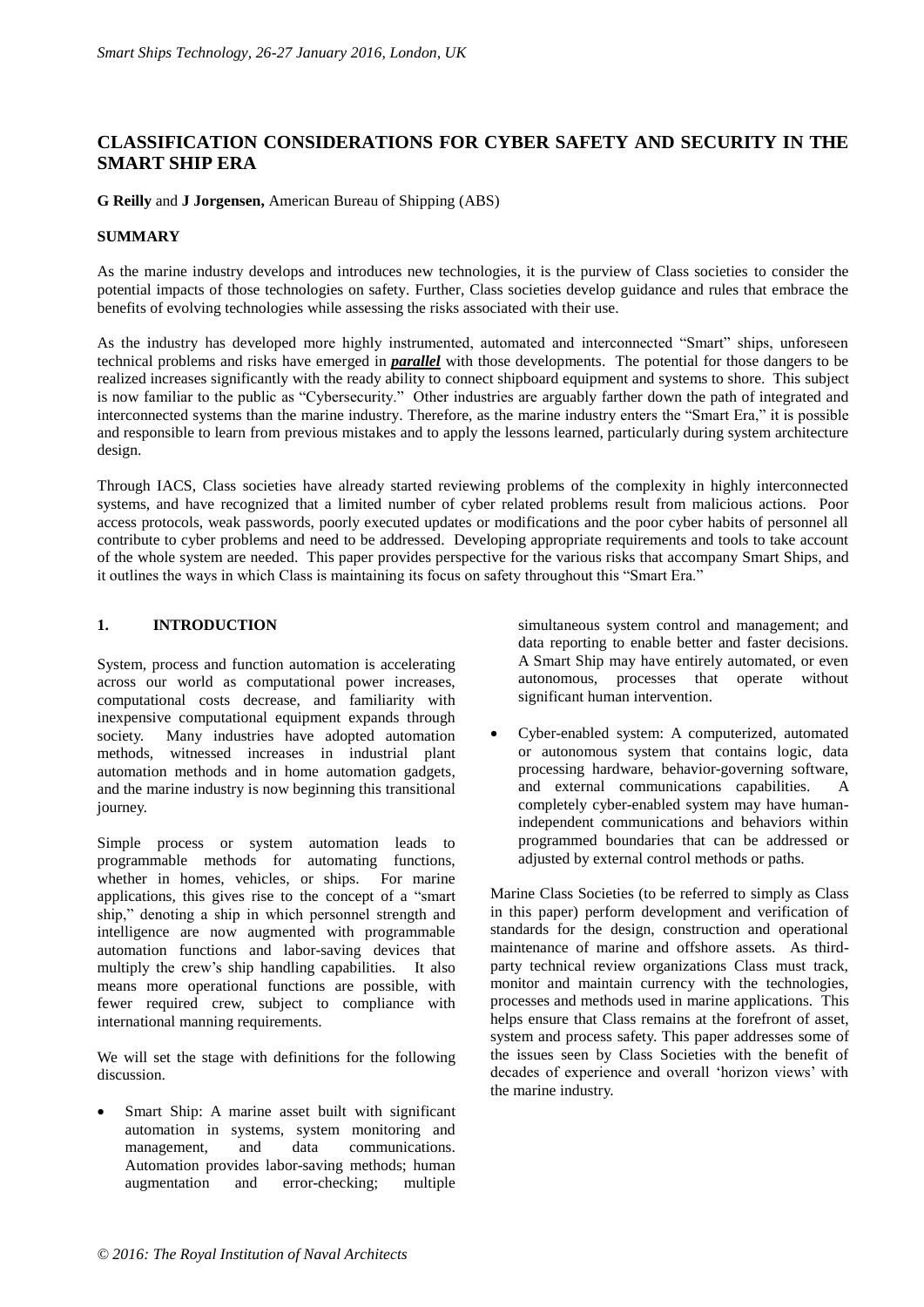#### **2. PERSPECTIVE FROM CLASS I: LIFECYLE AND TIME FRAME**

From the perspective of Class the two dominant phases of the lifecycle of a vessel are construction and operation.

- Construction is dependent on the shipyard and Class engineering approval and survey of best practices, lessons learned and construction standards.
- Operation is dependent on the ship's crew and Class survey of operational best practices, safety and compliance standards.

Until very recently most vessels would operate their entire working lives with only the safety features that were installed at new construction [1]. Ships and seagoing platforms, as mechanical systems, performed certain sets of functions that could be regulated and monitored by crews, who possessed complete knowledge of the systems and their utility or interactions. Safety methods, guarding devices and assessments have been well established in international custom and law [2].

The historically slow pace of change and technology advancement in marine application is changing as automation methods become practical and cost effective for ship and platform owners. As hull, mechanical and electrical (HM&E) standards for mechanical systems are supplemented with automation mechanisms, the functional capabilities of their host marine asset transform into complex, interactive systems of systems that might be called hull, mechanical, electrical, computers and sensors (HMEC&S).

Figure 1 shows a notional view of an ordinary ship requirements cycle [3]. Requirements peak at construction, sharply declining as the ship is delivered, shaken down, and put into service. Requirements for modifications, updates, compliance needs and new systems accumulate until the first (or next, in case of existing ships) five-year overhaul and drydock period. Docking and overhaul work packages will satisfy many of the outstanding modification and update requirements, though probably not all. Cost, perceived relative return, and owner readiness to support such modifications all work toward the balance for whether all requirements are satisfied, or not. The next cycle begins as the ship is placed back in service, and requirements again accumulate until the next major work period. The notional diagram hints at the typical drawing-out of requirements satisfaction towards the end of the asset lifecycle, as fewer modifications or updates in excess of the Class minimums are purchased later in the ship's effective life.

# Notional Ship Requirements Cycle



Figure 1: Lifecycle requirements for a vessel were about 20 - 30 years

Over the past 20 years the lifecycle requirement and system configuration stability has remained broadly the same, except that many elements of ship equipment now have shorter timelines for modifications and updates. Integration of greater automation has brought programmable systems and software, both of which may give ships, platforms and crews much greater capabilities. Shipboard software-intensive systems generally break down to include two categories: management systems and operational systems.

Management systems include office automation, general purpose computational systems, and resource management software or systems. Generally networked, these service applications are seldom mission-critical, and they commonly do not, by design, connect to systems that provide control functions to mission systems. This type of software application is updated on a periodic basis, depending on usage and licensing. System updates might force changes in hardware – networks, computers, data storage devices, and processing needs – and the lifecycle of management applications might be as little as a year, but no more than 5-7 years.

Operational systems are software-intensive systems that include cyber-physical systems, i.e., systems that execute control actions on the basis of program code, physical interface devices, and human interface displays, often running free of significant human intervention or action. These systems are part of the basic equipage for modern ships, substituting automation for human attention, and providing control capabilities that transform crews' abilities to operate their vessels. The software for operational systems tends to be longer-lived than management systems, as it provides functions integral to the operation and operational characteristics of the host vessel or platform.

Typical ship or platform requirements now must include the software functions and considerations associated with software-intensive systems. Lifecycle requirements, once largely stable based on finite numbers of possible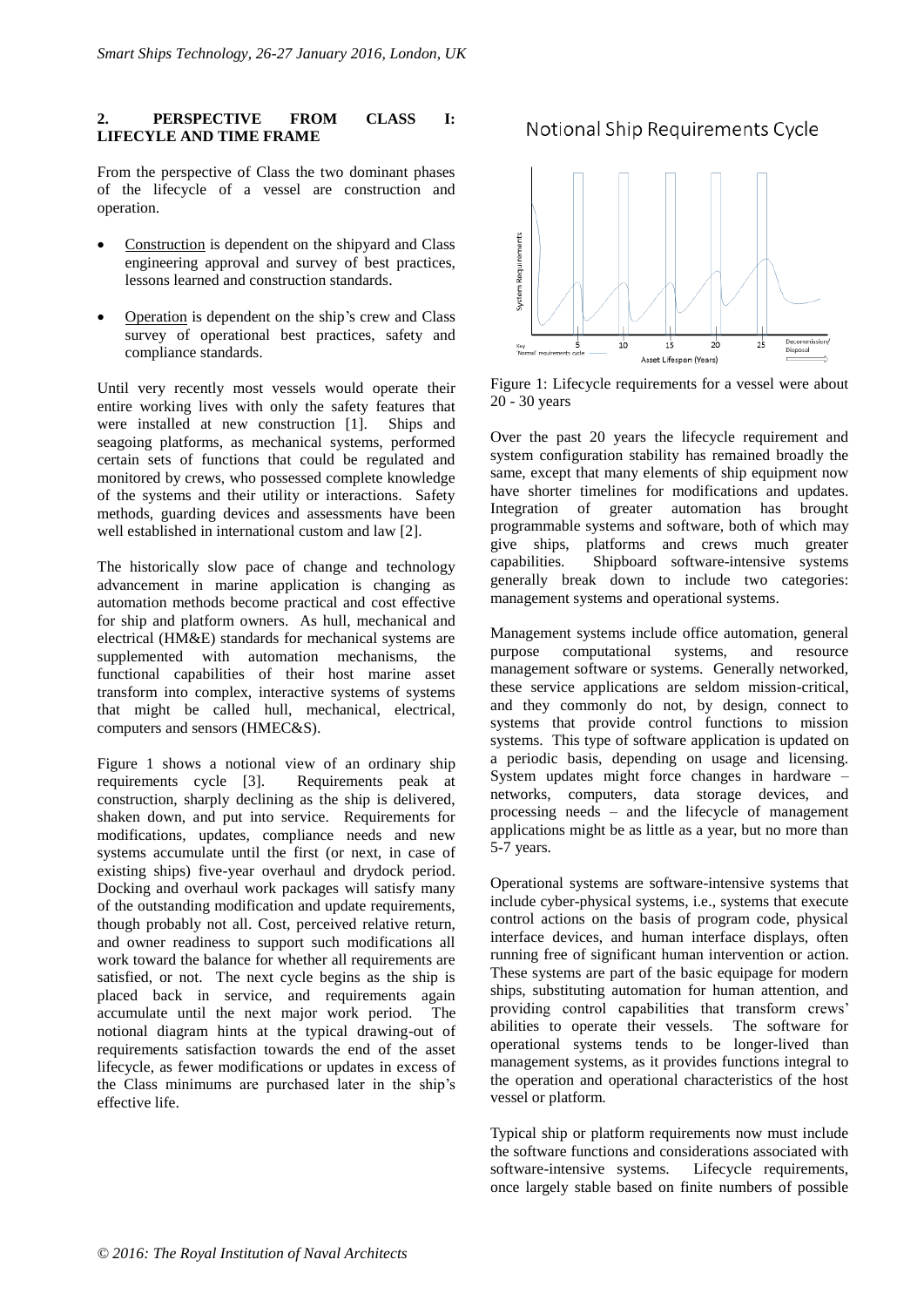improvements or replacements to HM&E gear resulting from long technology evolution cycles, now must include software updates and system upgrades.

Recent history instructs that the lifecycle of typical management system software is 5 - 7 years. Operational system software is often on a longer update cycle, based on multiple factors such as difficulty of updating; difficulty in customers' pre-installation testing; obscurity and/or remoteness of systems; and a 'don't change what works' preference of operational personnel. Based on cost expectations, members of the marine community commonly seek rapid and recognizable value in return for software updates because they are rarely associated with physical construction or drydocking. This lack of recognition of value can directly result in operational systems not being updated, especially if updates are out of sync with asset maintenance cycles, or if costs are required at unexpected times in an asset's lifecycle.





With the advent of Smart Ships significant rethinking of these assumptions is needed in several dimensions.

First, software is not commonly associated with only one function or component; instead, it often supports or communicates with interconnected systems. Software can have a disproportionate impact on satisfactory ship operation because of its complexity and influence on multiple connected systems. When these complex interactions are not adequately understood and resulting action unanticipated, satisfactory operation and adequate safeguards cannot be achieved or implemented. This complexity, with its unintended and unforeseen consequences, is at the root of many of the problems that are discovered following software updates.

Second, criticality of software to the functional performance of Smart Ships becomes a significant consideration to overall operational safety. Smart Ships are realized based on the connectivity between

components and sensors on the vessel, and the connectivity between the vessel and shore sites that monitor sensors and communicating vessel performance. Security vulnerabilities created by software connectivity may be acceptable in a long-duration update cycle if exploitation of that vulnerability is acceptably unlikely. However, if that software connectivity exposes an operational control system to a known, exploitable vulnerability, then it should be treated as a cybersecurity issue that the owner and operator must address.

Cybersecurity becomes a serious issue for both conventional and Smart Ships because of growing dependence on software for ship control, increases in control system integration, and increases in control system connectivity to onshore monitoring systems. Cybersecurity's effect multiplies because complexity can negatively impact or defeat even rigorous system engineering, due to several factors.

- The multiplicity of cyber-enabled (i.e., computerenabled or controlled) systems, each of which possesses multiple operating modes or characteristics, can overwhelm designers and engineers, who must accommodate network data flows, continuous power, and connectivity needs as well as the more standard physical installation requirements. This condition can also result in the suboptimization of feature sets for large scale, highly integrated systems.
- Many original equipment manufacturers (OEM) extract and maintain operating data stream reports for their cyber-enabled equipment in order to provide value-added services (e.g., predictive or justin-time maintenance). OEMs also can and do link warranties with system installation and maintenance conditions, which in turn prevent operators from monitoring data flows or system performance conditions, especially in supervisory control and data acquisition (SCADA) systems.
- Cyber-enabled systems can and do have modes and characteristics that are unknown, and therefore undocumented and untestable, because their communications and performance conditions are considered to be proprietary to the OEMs. When these undocumented features are exposed to external (off-vessel) communications, vulnerabilities in networked connections may be exposed.
- Standardized communications protocols have become so prevalent that communications with individual components, modules or systems may be enabled by default, not by intention. The consequence may be that critical systems, such as main engines, system controls, air compressors, etc., are enabled for outside communications, nominally with their OEMs but unintentionally with security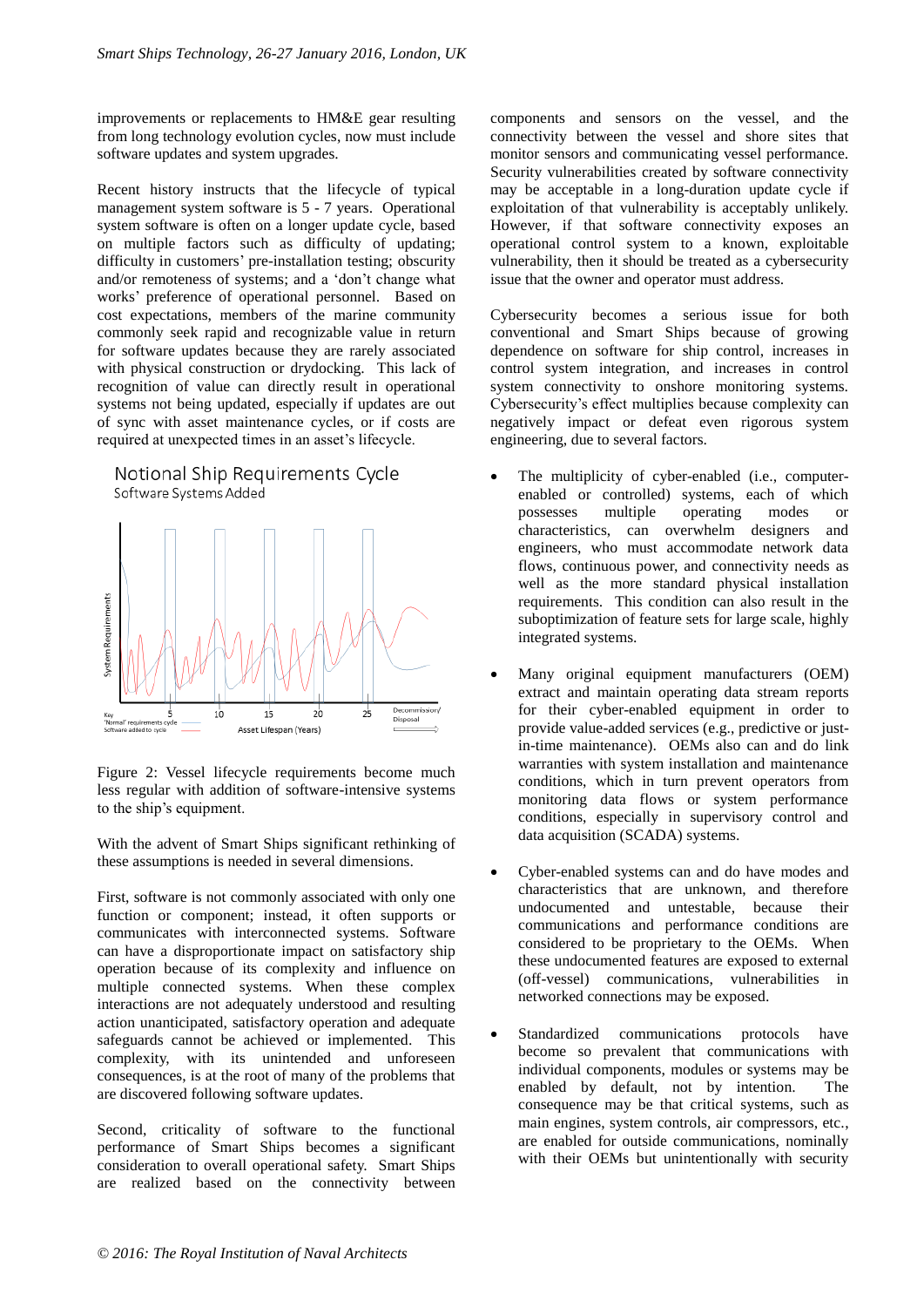threats, without the owner's explicit knowledge or permission.

The reality of automation growth is that multiplying interconnections come at a time of increased hazard, whether through malicious code, malevolence of action, or imprudent care and maintenance. Automated and cyber-enabled systems can introduce vulnerabilities that must be assessed for relevance and impact, scheduled and patched, and then tested for residual risk. Combined with expanding communications paths, vulnerabilities can become exploitable weaknesses, thereby making configuration management, patch management and system testing into even more urgent needs within the ship or platform requirements cycle. Figure 3 shows how a security update requirement, when added to previously explored requirements cycles, substantially shrinks reaction times and complicates activities needed to address vessel requirements.





Figure 3: Vessel lifecycle requirements for software protection updates can be far shorter than previous cycles, measuring in days or weeks rather than in months and years.

While the two dominant phases of the lifecycle of a vessel will continue to be construction and operation, it will no longer be possible to use the simple model of:

*Construction = Shipyard + Traditional Class Services Operation = Crew + Traditional Class Services*

The crew will have less knowledge and understanding of changes being made by the owner or the equipment manufacturers. The usual, direct and comprehensible ways of alerting the crew of equipment malfunctions or developing problems must transform into more comprehensive and information-rich reporting and action prompts that serve the needs of integrated systems. Software protection methods, coupled with protective architectures, will be deployed to keep operations uninfected and unaffected by unintended communications, but even these will not work against shortcomings in original design architecture or in validating system modifications. The overall process

changes will be more rigorous, by including the architecture and engineering processes and capturing knowledge of and about systems and vessels, which will help to ensure all parties involved in vessel life cycle management are informed and involved.

As the marine industry continues to automate assets, there will be a greater pressure on OEMs and shipyards to design ship or platform systems in which the overall system architecture is well defined, documented and communicated so that informed decisions can be made before and during modifications. Better architecture and system engineering should mean that the vessel is delivered with a documented process in place to easily and securely permit security updates. In periodic survey, Class in the Smart Ship future must be satisfied that:

- Systems available on delivery to the shipyard are adequate.
- Systems are followed through delivery to installation and checkout.
- Sufficient system design information is available to enable lifecycle updates in intelligent, informed actions.
- Sufficient processes are in place, followed and documented as evidence that informed actions characterize all critical lifecycle updates.

#### **3. PERSPECTIVE FROM CLASS II: ESTABLISHING A COMMON MEANS OF ASSESSMENT**

The purposes of the familiar SOLAS and Class-type requirements are fairly easy to comprehend, even if their intent is not always readily apparent or well explained. The fundamental purpose of marine industry standards is measurably to increase safety in operations and asset use.

For ABS, the overall objectives of Class activities in engineering and survey (*human safety, system or asset safety, and safety for the environment*) remain the same, irrespective of the nature or source of the risk, across assets and throughout lifecycles. Completely external or alien threats could be dealt with directly with appropriate countermeasures, but the risks associated with cyberenabled systems and Smart Ships are, by their very nature, highly integrated with the vessel's equipment, operation and safety processes. This means solutions that provide good and consistent outcomes must be made available to help surveyors and engineers assess both familiar equipment and the new "smart" systems simultaneously.

As discussed above, traditional requirements, and thus risks, associated with HM&E are generally observable, fairly comprehensible, and have a development half-life on the order of decades. The technology associated with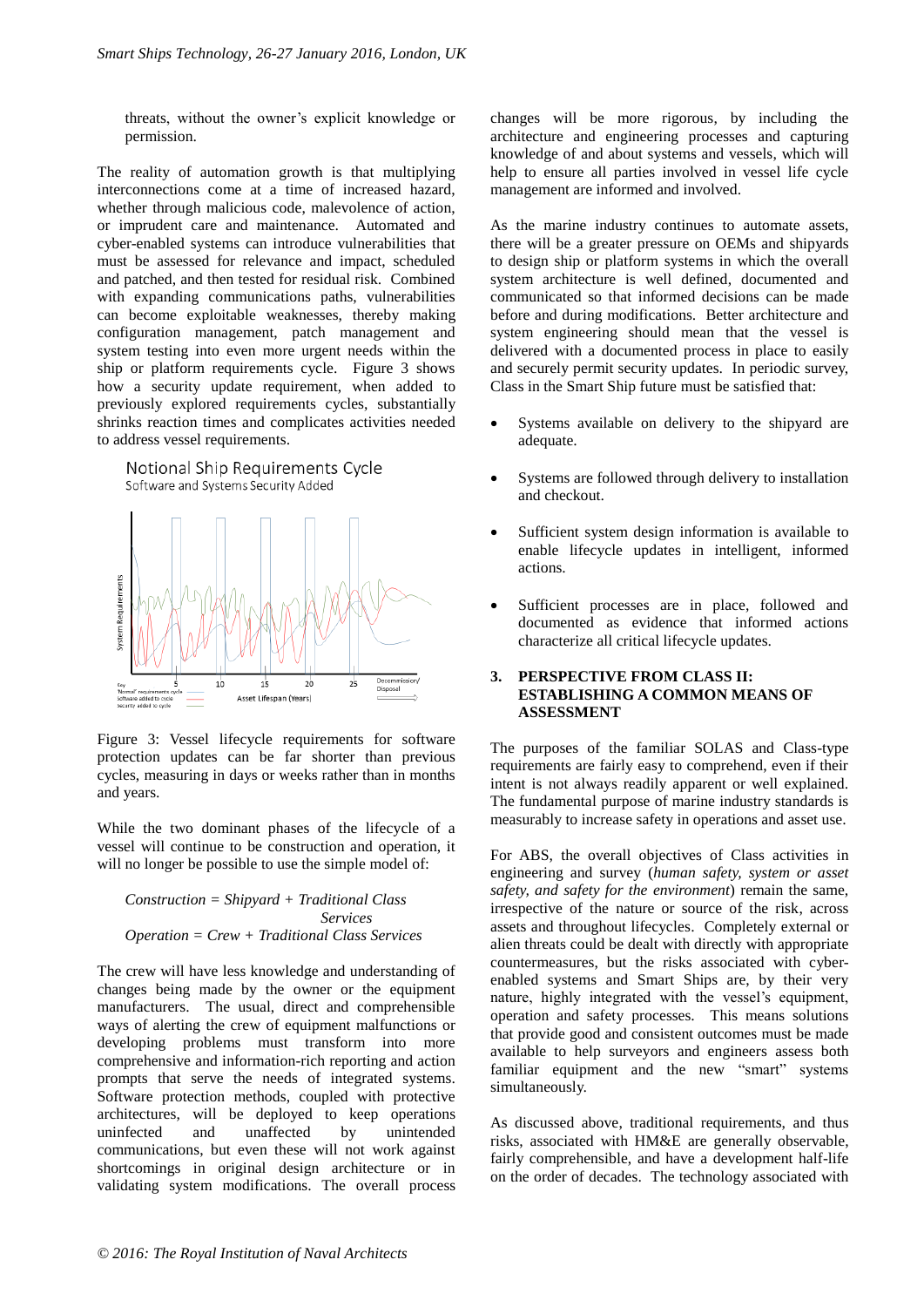computer-based systems has a half-life of less than five years [4] and the half-life of the risks can be days or less. Some of the risks are straightforward, but many of them are highly technical and invisible, and frequently embedded by engineers and software developers with limited marine industry domain knowledge.

For Class to be confident that it is continuing to fulfill its mission into and through the Smart Era, it is necessary to bring the different risks and countermeasures into a modified engineering, survey and audit framework that will grow from covering HM&E into an evolved HMEC&S framework. The engineering processes in a new conceptual framework must be familiar to anyone in the marine industry, but these processes will be expanded to include the new factors introduced by cyber-enabled systems.

System engineering processes that will provide useful information and evolving contextual content through an asset's lifecycle include the following.

- Requirements Management: rigorous acquisition methods, approval and documentation of system design requirements; documented update requirements with impact analyses; warm and cold stacking requirements to ensure that no latent obsolescence or cybersecurity risks are present. Requirements Management provides input to all stages of the engineering cycle.
- System Architecture: integration of cybersecurity and cyber-enabled system modes and functions, through related but new documentation, will provide the foundation for system of system understanding throughout an asset's lifecycle.
- Criticality Analysis (CA): mission-critical function and component identification, conducted after design, identifies and prioritizes functions and dependencies that could affect overall system performance or safety. Includes hardware, firmware and software as components of interest for failure modes that could affect system outcomes.
- Failure Modes and Effects Analysis (FMEA): identifies potential failure modes based on failure logic, analysis of dependencies, and outcomes expected from component or system failures.
- Layers of Protection Analysis (LoPA): functional analysis process that uses fault and failure modes as part of hazard analysis, showing where mitigations and countermeasures are required to prevent system failures. LoPA includes cyber protections as part of the functional analysis of systems.
- Software Integrity Analysis: process to minimize software-related risk throughout the life of an asset

by analyzing operational software, providing functional verification and integration validation.

- System Test: verifies system functions, and validates user requirements according to stated needs. Ensures performance and behavior meet specified parameters, with specific criteria for suitability to purpose, acceptability for use, and safety in use. Often requires multiple stages (developmental, operational, software, hardware) to provide required evidence for suitability and acceptability.
- Bowtie Analysis: risk analysis method to unify previous hazard, failure and critical dependency analyses in a graphical display, showing causal relationships. Bowtie analysis, in combination with the other analytical techniques, will provide an understandable risk position for the asset and its systems.



Figure 4: Standard system engineering processes, tuned and phased to provide complementary inputs to the next stages, can provide coverage of new fault types and threat vectors (e.g., cyber) while providing rigor and analytic completeness in the process.

Class engineers and surveyors will review the submissions that have used these analysis techniques to examine relative hazards, failure modes and risks associated with both conventional and cyber-enabled systems, using the processes and methods in a phased and ordered approach to provide insights not otherwise available in standard surveys or engineering examinations. The methods are applicable to engineering outcomes, to which cyber is one of many potential inputs; an experienced Class practitioner in engineering analysis methods will be able to include cyber as another causative function, not as an outcome in and of itself. All the above methods are necessary to ensure Smart Ships can meet their potential; the questions 'what could go wrong *if…*' and 'what outcomes could occur if the following factors go wrong…' are essential to understanding the implications of Smart Ship in the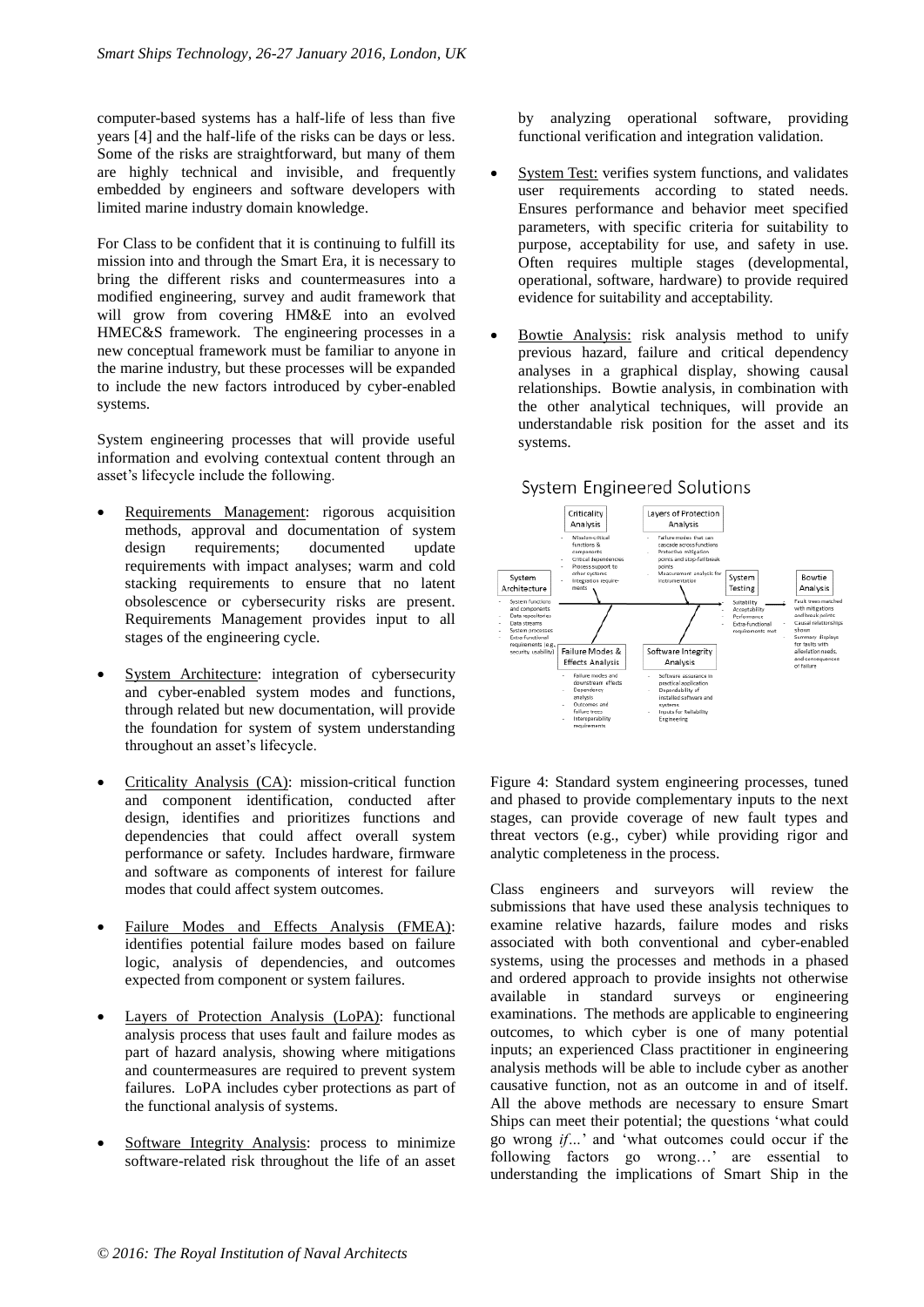marine industry, port communities, and regulating Flag States.

Other factors may influence Class engineering, survey and audit, building on the new capabilities included within automated and cyber-enabled systems. Increased presence of sensors, with accompanying data capture or aggregation, and data analytics applied to the sensor data streams, should help to accelerate the engineering, survey and audit of cyber-enabled systems. Full utilization of sensor outputs can help to show system verification, fault tolerance, system resilience and data management methods. Additional analysis and system testing may be required to provide software assurance as part of software integrity analysis.

Other imaginative uses of sensors and data feeds beyond safety, reliability, security management and measurement may have transformative and advantageous effects at the asset level for Smart Ship owners and operators. Data capture and analysis should provide the added advantage of allowing condition-based assessments. If the components, systems, and assets are (1) engineered to provide data supporting monitoring, and (2) managed and maintained to ensure data continues to flow toward analytic mechanisms, then condition-based and riskbased assessments naturally follow as capabilities the owner or operator can leverage. This may enable timing and phasing of out-of-service periods, e.g., drydocking noted above, to be based on actual conditions and actual operating risks, rather than on simple schedules. Figure 5 below conceptually shows where schedules for docking





may stretch periodicities based on actual conditions.

Figure 5: Conventional ship requirements and out-ofservice periods (drydocking or overhaul) may be stretched with the data that can be harvested and analyzed from Smart Ships. System software and security requirements would continue to flow at the same rate, though major maintenance periods would be required on the basis of actual condition or measured risk, rather than on calendar marks.

#### **4. CONCLUSION: THE WAY FORWARD**

Class has a sound foundation to move into the Smart Ship era with owners, operators, crews, Flag States, and other industry participants. The key to Smart Ship examination and survey will be to concentrate on sound system engineering principles, executed in a phased approach to ensure that knowledge about the asset grows at each analysis, while keeping human and system safety foremost.

Class will use a consistent approach to identify and assess existing, available processes and tools in fulfilling its normal role (*safety, environment, public interest*) for Smart Ships, estimating *'what industry specific needs and abilities need to be provided by Class'.* However, Class need to be aware that marine industry requirements and the checking of those requirements will only be one part in a larger effort. For example, marine users will be only a small fraction of all users of most operating systems (even industrial ones) so the remedies that are developed for the main body of users will also need to be part of the solution for Class in Smart Ships.

The marine industry will continue to innovate to derive benefits (both obvious and as yet unimagined) from the interconnection of cyber-enabled systems. In the meantime, it is likely that the early adopters (or their regulators) will seek some formal assessment that accompanying risks have also been evaluated and considered acceptable. It is prudent for Class to seek rigor in these assessments in order that the evaluation can be reexamined in the future when unexpected risks are revealed or developed. This rigor will help provide reassurance at the time when the benefits are being realized but will also form the foundation for subsequent reexamination, incorporating both actual outcomes as well as lessons learned from other specific instances. Reexamination would be less objective if the process was not well structured, complete and documented.

Understanding the cost of proper assessments will, to some extent, offset the apparent 'top line' benefits from the capabilities of Smart Ships and will assist in budget decisions. But greater reliability and condition-based understanding of vessels will provide benefits to asset owners that will be quantifiable after taking life cycle considerations into account.

An understanding of the whole risk process (visualized better through the use of the bowtie approach) will also help determine the best balance of *prevention* and *postevent response measures*. The industry does not yet have sufficient experience or data to know where that balance should be struck. It may be that each vessel, or owner will arrive at a different point on that scale or it may be that all of industry gravitates to the same equilibrium point. This point may also be influenced by statutory requirements for back up manual control, irrespective of the precautions in place. It is envisaged that the